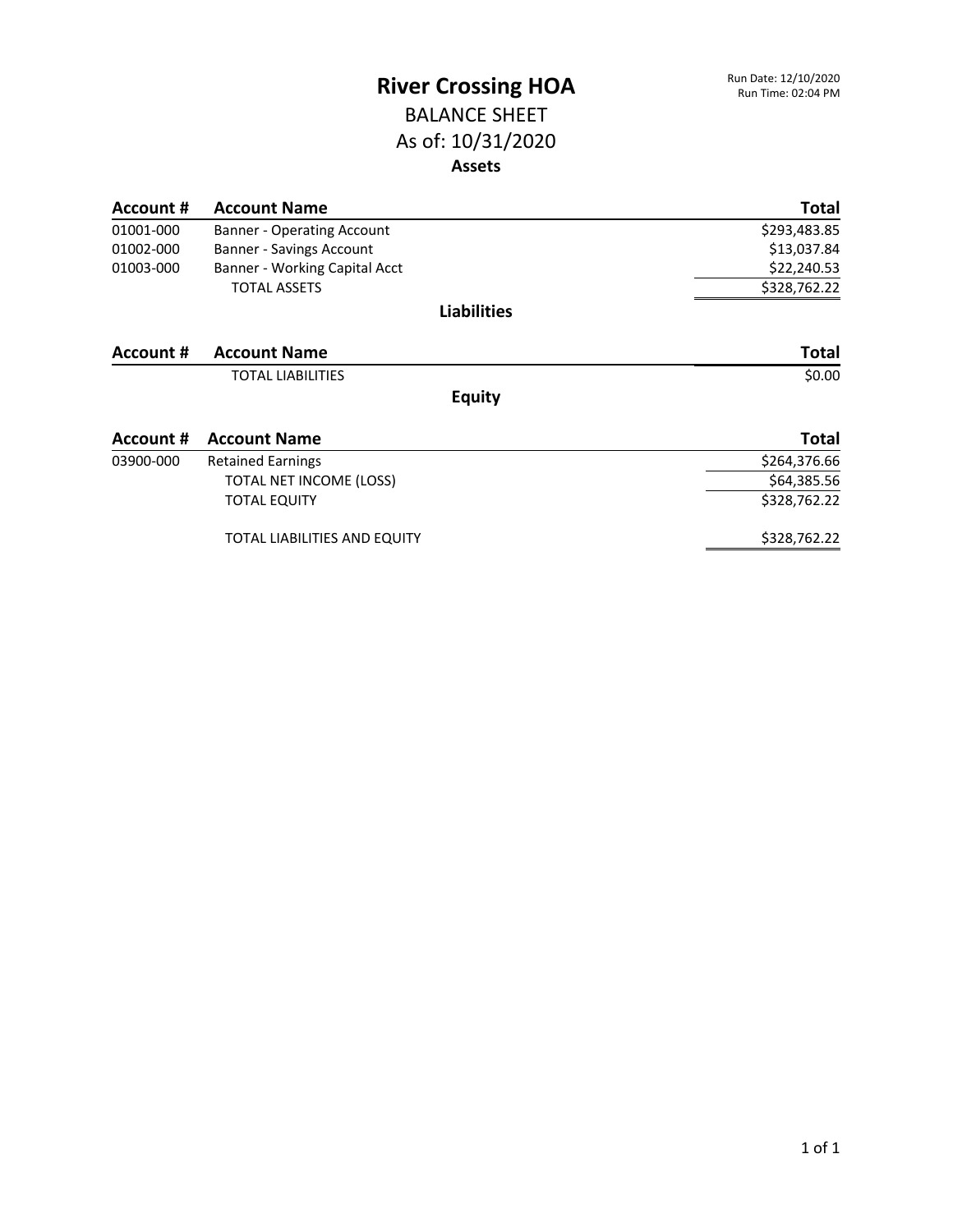### INCOME STATEMENT Start: 10/01/2020 | End: 10/31/2020

**Income**

| <b>Account</b>                  |               | <b>Current</b> |                      |            | <b>Year to Date</b> |            | Yearly        |
|---------------------------------|---------------|----------------|----------------------|------------|---------------------|------------|---------------|
|                                 | <b>Actual</b> | <b>Budget</b>  | Variance             | Actual     | <b>Budget</b>       | Variance   | <b>Budget</b> |
| 05010-000 Dues                  | 5,503.66      | 5,850.00       | (346.34)             | 178,764.05 | 175,012.50          | 3,751.55   | 185,737.50    |
| 05010-100 Dues - ST             | 4,422.99      | 4,707.50       | (284.51)             | 49,271.75  | 45,875.00           | 3,396.75   | 55,290.00     |
| 05010-200 Dues -OP              | 3,734.00      | 2,850.00       | 884.00               | 31,145.54  | 28,500.00           | 2,645.54   | 34,200.00     |
| 05010-300 Dues - TT             | 1,542.00      | 1,800.00       | (258.00)             | 17,953.00  | 18,000.00           | (47.00)    | 21,600.00     |
| 05010-400 Dues - RETC           | 1,625.00      | 0.00           | 1,625.00             | 5,875.00   | 0.00                | 5,875.00   | 0.00          |
| 05012-000 Dues - Builder        | 900.00        | 900.00         | 0.00                 | 10,125.00  | 7,650.00            | 2,475.00   | 9,450.00      |
| 05012-100 Dues - Builder -ST    | 0.00          | 0.00           | 0.00                 | 2,100.00   | 2,100.00            | 0.00       | 2,100.00      |
| 05012-400 Dues - Builder - RETC | 900.00        | 0.00           | 900.00               | 3,600.00   | 0.00                | 3,600.00   | 0.00          |
| 05014-000 Transfer Fee          | 525.00        | 0.00           | 525.00               | 625.00     | 0.00                | 625.00     | 0.00          |
| 05020-000 Late Charges          | 49.57         | 800.00         | (750.43)             | 1,540.24   | 4,050.00            | (2,509.76) | 4,650.00      |
| 05021-000 Late Interest         | 0.45          | 60.00          | (59.55)              | 115.62     | 350.00              | (234.38)   | 380.00        |
| 05025-000 NSF Income            | (1.00)        | 0.00           | (1.00)               | 8.00       | 0.00                | 8.00       | 0.00          |
| 05026-000 Fine Income           | 121.02        | 0.00           | 121.02               | 221.02     | 0.00                | 221.02     | 0.00          |
| 05032-000 Lien Income           | 0.00          | 0.00           | 0.00                 | 50.00      | 0.00                | 50.00      | 0.00          |
| 05045-000 Initiation Fees       | 200.00        | 0.00           | 200.00               | 600.00     | 0.00                | 600.00     | 0.00          |
| 05045-900 Initiation Fees -     | 0.00          | 650.00         | (650.00)             | 1,600.00   | 2,100.00            | (500.00)   | 2,100.00      |
| <b>Capital Reserves</b>         |               |                |                      |            |                     |            |               |
| 05050-000 Interest Income       | 0.00          | 0.00           | 0.00                 | 7.50       | 0.00                | 7.50       | 0.00          |
| 05050-900 Interest Income -     | 0.00          | 0.00           | 0.00                 | 9.85       | 13.50               | (3.65)     | 18.00         |
| Capital Reserves                |               |                |                      |            |                     |            |               |
| 05100-000 Misc. Income          | 0.00          | 0.00           | 0.00                 | 20.00      | 0.00                | 20.00      | 0.00          |
| Total                           | 19,522.69     | 17,617.50      | 1,905.19<br><b>E</b> | 303,631.57 | 283,651.00          | 19,980.57  | 315,525.50    |

**Expense**

| <b>Account</b>                   |          | <b>Current</b> |          | <b>Year to Date</b> |               |             | Yearly        |
|----------------------------------|----------|----------------|----------|---------------------|---------------|-------------|---------------|
|                                  | Actual   | <b>Budget</b>  | Variance | Actual              | <b>Budget</b> | Variance    | <b>Budget</b> |
| 06120-000 Community Events       | 0.00     | 0.00           | 0.00     | 0.00                | 6,500.00      | 6,500.00    | 6,500.00      |
| 06135-000 Board & Annual         | 0.00     | 0.00           | 0.00     | 41.93               | 90.00         | 48.07       | 100.00        |
| <b>Meetings</b>                  |          |                |          |                     |               |             |               |
| 06305-000 Accounting             | 0.00     | 0.00           | 0.00     | 195.00              | 195.00        | 0.00        | 195.00        |
| 06306-000 Legal                  | 0.00     | 0.00           | 0.00     | 0.00                | 250.00        | 250.00      | 250.00        |
| 06310-000 Insurance Expense      | 1,118.00 | 1,220.00       | 102.00   | 1,118.00            | 1,220.00      | 102.00      | 1,220.00      |
| 06330-000 Bank Charges           | 14.68    | 0.00           | (14.68)  | 40.80               | 20.00         | (20.80)     | 40.00         |
| 06415-000 Electricity & Gas      | 2,388.51 | 2,500.00       | 111.49   | 24,331.80           | 25,000.00     | 668.20      | 30,000.00     |
| 06415-100 Electricity & Gas - ST | 181.62   | 185.00         | 3.38     | 1,816.58            | 1,850.00      | 33.42       | 2,220.00      |
| 06415-300 Electricity & Gas - TT | 42.21    | 46.00          | 3.79     | 413.84              | 460.00        | 46.16       | 552.00        |
| 06420-000 Water                  | 1,678.78 | 1,500.00       | (178.78) | 7,869.65            | 6,000.00      | (1,869.65)  | 7,400.00      |
| 06420-100 Water - ST             | 398.38   | 500.00         | 101.62   | 2,100.95            | 2,610.00      | 509.05      | 3,090.00      |
| 06420-300 Water - TT             | 71.10    | 100.00         | 28.90    | 440.86              | 650.00        | 209.14      | 800.00        |
| 06615-000 Snow Removal           | 0.00     | 0.00           | 0.00     | 5,052.96            | 10,000.00     | 4,947.04    | 10,000.00     |
| 06615-100 Snow Removal - ST      | 0.00     | 0.00           | 0.00     | 5,363.34            | 7,500.00      | 2,136.66    | 7,500.00      |
| 06615-200 Snow Removal - OP      | 0.00     | 0.00           | 0.00     | 6,664.68            | 4,500.00      | (2, 164.68) | 4,500.00      |
| 06615-300 Snow Removal - TT      | 0.00     | 0.00           | 0.00     | 2,286.90            | 3,000.00      | 713.10      | 3,000.00      |
| 06626-000 Postage                | 190.00   | 85.00          | (105.00) | 3,185.87            | 3,610.00      | 424.13      | 3,740.00      |
| 06630-000 Repairs and Maint      | 456.29   | 175.00         | (281.29) | 2,251.33            | 1,750.00      | (501.33)    | 2,100.00      |
| 06630-100 Repairs and Maint -    | 0.00     | 25.00          | 25.00    | 54.45               | 225.00        | 170.55      | 250.00        |
| <b>ST</b>                        |          |                |          |                     |               |             |               |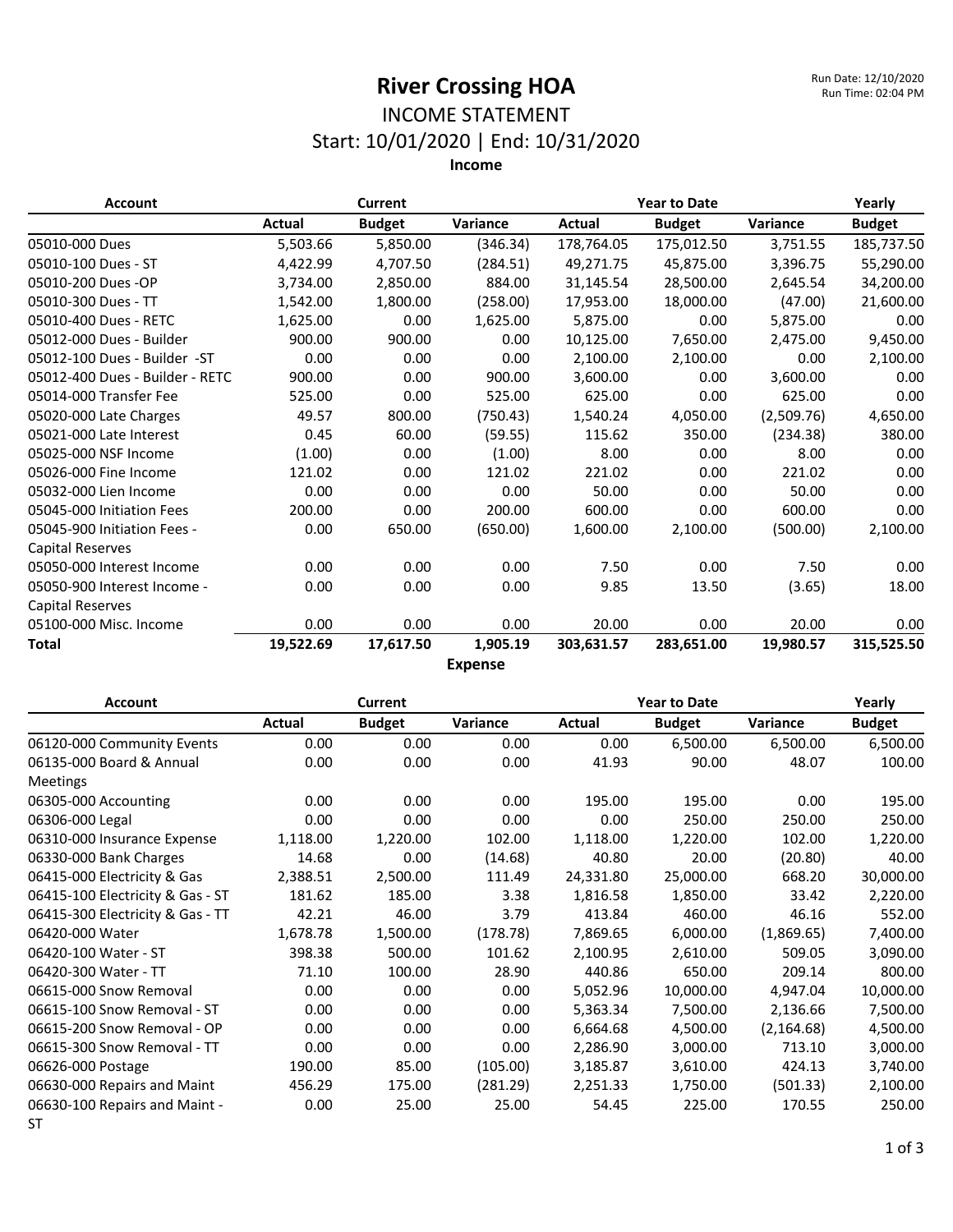| <b>River Crossing HOA</b>           |  |
|-------------------------------------|--|
| Start: 10/01/2020   End: 10/31/2020 |  |

| <b>Account</b>                             |               | <b>Current</b> |          |               | <b>Year to Date</b> |            | Yearly        |
|--------------------------------------------|---------------|----------------|----------|---------------|---------------------|------------|---------------|
|                                            | <b>Actual</b> | <b>Budget</b>  | Variance | <b>Actual</b> | <b>Budget</b>       | Variance   | <b>Budget</b> |
| 06635-000 Special Projects                 | 0.00          | 0.00           | 0.00     | 1,500.00      | 0.00                | (1,500.00) | 0.00          |
| 06810-000 Commons Mowing                   | 8,713.12      | 8,800.00       | 86.88    | 50,643.58     | 47,200.00           | (3,443.58) | 58,200.00     |
| 06810-100 Commons Mowing -<br>ST           | 1,417.88      | 1,968.00       | 550.12   | 8,152.81      | 12,300.00           | 4,147.19   | 14,276.00     |
| 06810-300 Commons Mowing -<br>TΤ           | 906.04        | 908.00         | 1.96     | 5,447.04      | 5,902.00            | 454.96     | 6,810.00      |
| 06810-400 Homes Mowing -<br><b>RETC</b>    | 834.18        | 0.00           | (834.18) | 2,462.30      | 0.00                | (2,462.30) | 0.00          |
| 06812-200 Homes Mowing - OP                | 2,156.24      | 1,958.00       | (198.24) | 12,398.38     | 13,860.00           | 1,461.62   | 15,870.00     |
| 06820-000 Commons Fertilizing              | 0.00          | 0.00           | 0.00     | 7,707.66      | 7,830.00            | 122.34     | 7,830.00      |
| 06820-100 Commons Fertilizing<br>- ST      | 0.00          | 0.00           | 0.00     | 1,320.69      | 1,360.00            | 39.31      | 1,360.00      |
| 06820-300 Commons Fertilizing<br>- TT      | 0.00          | 0.00           | 0.00     | 457.38        | 687.00              | 229.62     | 687.00        |
| 06822-200 Homes Fertilizing -<br>OP        | 0.00          | 0.00           | 0.00     | 1,666.17      | 1,650.00            | (16.17)    | 1,650.00      |
| 06830-000 Commons Turf Spray               | 491.69        | 550.00         | 58.31    | 5,050.67      | 7,710.00            | 2,659.33   | 7,710.00      |
| 06830-100 Commons Turf Spray<br>-ST        | 80.04         | 100.00         | 19.96    | 460.23        | 1,220.00            | 759.77     | 1,220.00      |
| 06830-300 Commons Turf<br>Spray-TT         | 0.00          | 0.00           | 0.00     | 343.04        | 345.00              | 1.96       | 345.00        |
| 06832-200 Homes Turf Spraying<br>- OP      | 57.17         | 600.00         | 542.83   | 449.21        | 964.00              | 514.79     | 964.00        |
| 06843-000 Tree Program                     | 0.00          | 0.00           | 0.00     | 9,524.67      | 8,000.00            | (1,524.67) | 8,000.00      |
| 06843-100 Tree Program - ST                | 0.00          | 0.00           | 0.00     | 1,491.39      | 1,700.00            | 208.61     | 1,700.00      |
| 06843-200 Tree Program - OP                | 0.00          | 0.00           | 0.00     | 874.74        | 848.00              | (26.74)    | 848.00        |
| 06843-300 Tree Program - TT                | 0.00          | 0.00           | 0.00     | 799.05        | 630.00              | (169.05)   | 630.00        |
| 06850-000 Flowers                          | 65.34         | 100.00         | 34.66    | 475.07        | 550.00              | 74.93      | 650.00        |
| 06860-000 Sprinkler Turn<br>On/Off         | 0.00          | 0.00           | 0.00     | 1,692.31      | 2,000.00            | 307.69     | 4,500.00      |
| 06860-100 Sprinkler Turn<br>On/Off-ST      | 0.00          | 0.00           | 0.00     | 553.21        | 500.00              | (53.21)    | 1,500.00      |
| 06860-200 Sprinkler Turn<br>On/Off-OP      | 0.00          | 0.00           | 0.00     | 294.03        | 292.00              | (2.03)     | 1,030.00      |
| 06860-300 Sprinkler Turn<br>On/Off-TT      | 0.00          | 0.00           | 0.00     | 323.98        | 325.00              | $1.02\,$   | 627.00        |
| 06880-000 Landscape Labor                  | 1,624.58      | 1,000.00       | (624.58) | 8,094.64      | 8,300.00            | 205.36     | 8,550.00      |
| 06880-100 Landscape Labor - ST             | 880.62        | 350.00         | (530.62) | 2,609.37      | 2,350.00            | (259.37)   | 2,550.00      |
| 06880-200 Landscape Labor -<br>OP          | 228.68        | 250.00         | 21.32    | 1,086.24      | 1,375.00            | 288.76     | 1,525.00      |
| 06880-300 Landscape Labor - TT             | 241.86        | 275.00         | 33.14    | 1,465.85      | 1,225.00            | (240.85)   | 1,325.00      |
| 06890-000 Misc. Landscape                  | 0.00          | 200.00         | 200.00   | 2,057.11      | 2,800.00            | 742.89     | 5,500.00      |
| 06890-100 Misc. Landscape - ST             | 59.90         | 0.00           | (59.90)  | 1,544.48      | 2,500.00            | 955.52     | 8,000.00      |
| 06890-200 Misc. Landscape - OP             | 0.00          | 350.00         | 350.00   | 2,744.28      | 3,100.00            | 355.72     | 5,046.00      |
| 06890-300 Misc. Landscape - TT             | 0.00          | 0.00           | 0.00     | 640.33        | 1,353.00            | 712.67     | 2,413.00      |
| 06891-000 Swale Maintenance                | 285.86        | 0.00           | (285.86) | 285.86        | 150.00              | (135.86)   | 300.00        |
| 06891-100 Swale Maintenance -<br><b>ST</b> | 0.00          | 0.00           | 0.00     | 0.00          | 0.00                | 0.00       | 55.00         |
| 06900-000 Web Fees                         | 0.00          | 20.00          | 20.00    | 0.00          | 75.00               | 75.00      | 75.00         |
| 07505-000 Management Fee                   | 3,044.75      | 3,019.50       | (25.25)  | 29,526.00     | 29,483.50           | (42.50)    | 35,551.00     |
| 07505-100 Management Fee -<br><b>ST</b>    | 708.00        | 708.00         | 0.00     | 6,828.00      | 6,816.00            | (12.00)    | 8,232.00      |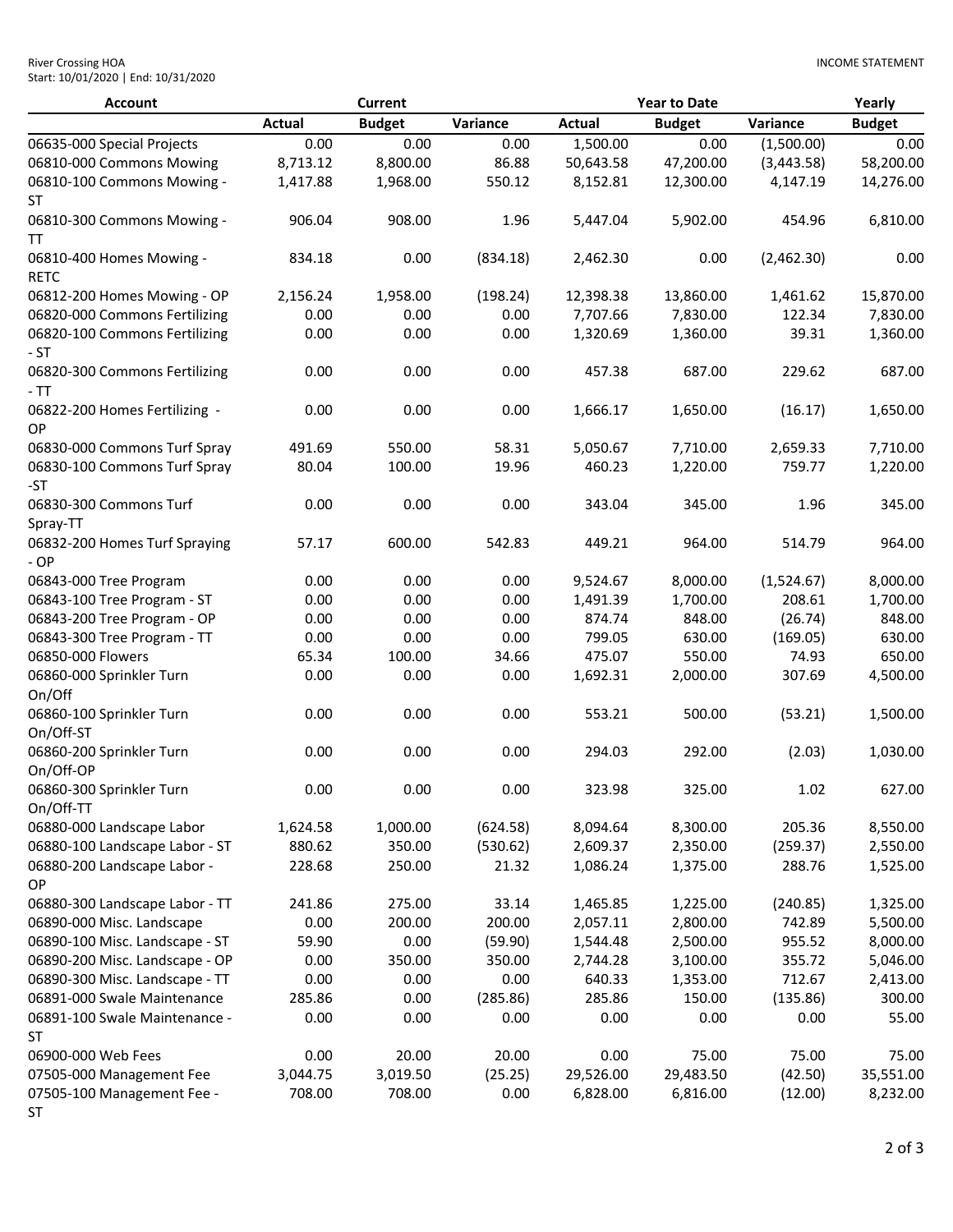| <b>Account</b>                     |            | <b>Current</b> |          |               | <b>Year to Date</b> |           | Yearly        |
|------------------------------------|------------|----------------|----------|---------------|---------------------|-----------|---------------|
|                                    | Actual     | <b>Budget</b>  | Variance | <b>Actual</b> | <b>Budget</b>       | Variance  | <b>Budget</b> |
| 07505-200 Management Fee -<br>ОP   | 240.00     | 240.00         | 0.00     | 2,400.00      | 2,400.00            | 0.00      | 2,880.00      |
| 07505-300 Management Fee -<br>тт   | 216.00     | 216.00         | 0.00     | 2,160.00      | 2.160.00            | 0.00      | 2,592.00      |
| 07505-400 Management Fee -<br>RETC | 48.00      | 0.00           | (48.00)  | 132.00        | 0.00                | (132.00)  | 0.00          |
| 07508-000 Property Taxes           | 0.00       | 0.00           | 0.00     | 355.30        | 400.00              | 44.70     | 400.00        |
| Total                              | 28,839.52  | 27.948.50      | (891.02) | 239.246.01    | 255.790.50          | 16.544.49 | 304,858.00    |
| Net Income                         | (9,316.83) | (10, 331.00)   | 1.014.17 | 64.385.56     | 27.860.50           | 36.525.06 | 10,667.50     |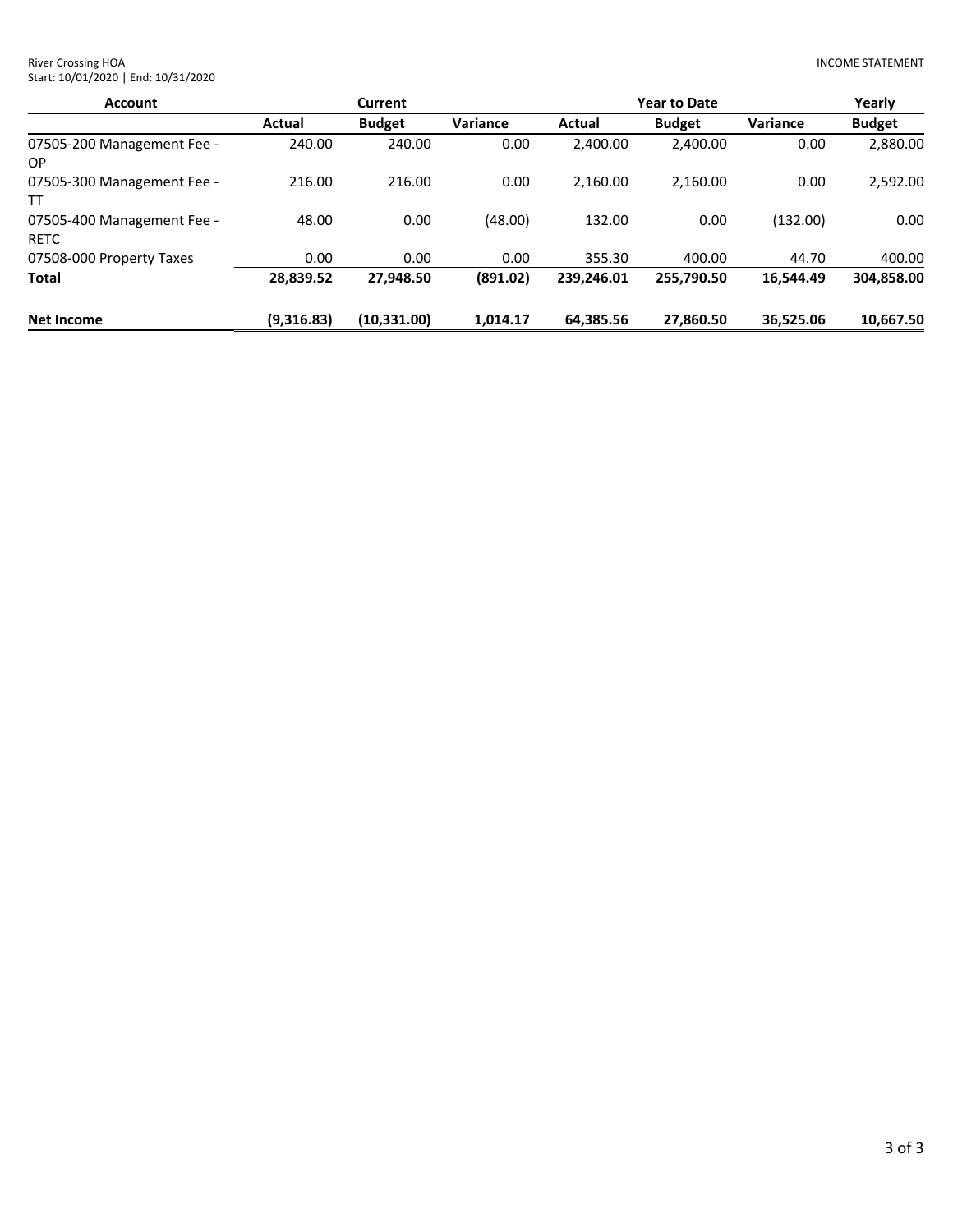#### INCOME STATEMENT Main

### Start: 10/01/2020 | End: 10/31/2020 **Income**

| <b>Account</b>            |          | <b>Current</b> |          | <b>Year to Date</b> |               |            | Yearly        |
|---------------------------|----------|----------------|----------|---------------------|---------------|------------|---------------|
|                           | Actual   | <b>Budget</b>  | Variance | Actual              | <b>Budget</b> | Variance   | <b>Budget</b> |
| 05010-000 Dues            | 5,503.66 | 5,850.00       | (346.34) | 178,764.05          | 175,012.50    | 3,751.55   | 185,737.50    |
| 05012-000 Dues - Builder  | 900.00   | 900.00         | 0.00     | 10,125.00           | 7,650.00      | 2,475.00   | 9,450.00      |
| 05014-000 Transfer Fee    | 525.00   | 0.00           | 525.00   | 625.00              | 0.00          | 625.00     | 0.00          |
| 05020-000 Late Charges    | 49.57    | 800.00         | (750.43) | 1,540.24            | 4,050.00      | (2,509.76) | 4,650.00      |
| 05021-000 Late Interest   | 0.45     | 60.00          | (59.55)  | 115.62              | 350.00        | (234.38)   | 380.00        |
| 05025-000 NSF Income      | (1.00)   | 0.00           | (1.00)   | 8.00                | 0.00          | 8.00       | 0.00          |
| 05026-000 Fine Income     | 121.02   | 0.00           | 121.02   | 221.02              | 0.00          | 221.02     | 0.00          |
| 05032-000 Lien Income     | 0.00     | 0.00           | 0.00     | 50.00               | 0.00          | 50.00      | 0.00          |
| 05045-000 Initiation Fees | 200.00   | 0.00           | 200.00   | 600.00              | 0.00          | 600.00     | 0.00          |
| 05050-000 Interest Income | 0.00     | 0.00           | 0.00     | 7.50                | 0.00          | 7.50       | 0.00          |
| 05100-000 Misc. Income    | 0.00     | 0.00           | 0.00     | 20.00               | 0.00          | 20.00      | 0.00          |
| Total                     | 7,298.70 | 7,610.00       | (311.30) | 192.076.43          | 187,062.50    | 5,013.93   | 200,217.50    |

**Expense**

| <b>Account</b>                |              | <b>Current</b> |            | <b>Year to Date</b> |               | Yearly     |               |
|-------------------------------|--------------|----------------|------------|---------------------|---------------|------------|---------------|
|                               | Actual       | <b>Budget</b>  | Variance   | <b>Actual</b>       | <b>Budget</b> | Variance   | <b>Budget</b> |
| 06120-000 Community Events    | 0.00         | 0.00           | 0.00       | 0.00                | 6,500.00      | 6,500.00   | 6,500.00      |
| 06135-000 Board & Annual      | 0.00         | 0.00           | 0.00       | 41.93               | 90.00         | 48.07      | 100.00        |
| Meetings                      |              |                |            |                     |               |            |               |
| 06305-000 Accounting          | 0.00         | 0.00           | 0.00       | 195.00              | 195.00        | 0.00       | 195.00        |
| 06306-000 Legal               | 0.00         | 0.00           | 0.00       | 0.00                | 250.00        | 250.00     | 250.00        |
| 06310-000 Insurance Expense   | 1,118.00     | 1,220.00       | 102.00     | 1,118.00            | 1,220.00      | 102.00     | 1,220.00      |
| 06330-000 Bank Charges        | 14.68        | 0.00           | (14.68)    | 40.80               | 20.00         | (20.80)    | 40.00         |
| 06415-000 Electricity & Gas   | 2,388.51     | 2,500.00       | 111.49     | 24,331.80           | 25,000.00     | 668.20     | 30,000.00     |
| 06420-000 Water               | 1,678.78     | 1,500.00       | (178.78)   | 7,869.65            | 6,000.00      | (1,869.65) | 7,400.00      |
| 06615-000 Snow Removal        | 0.00         | 0.00           | 0.00       | 5,052.96            | 10,000.00     | 4,947.04   | 10,000.00     |
| 06626-000 Postage             | 190.00       | 85.00          | (105.00)   | 3,185.87            | 3,610.00      | 424.13     | 3,740.00      |
| 06630-000 Repairs and Maint   | 456.29       | 175.00         | (281.29)   | 2,251.33            | 1,750.00      | (501.33)   | 2,100.00      |
| 06635-000 Special Projects    | 0.00         | 0.00           | 0.00       | 1,500.00            | 0.00          | (1,500.00) | 0.00          |
| 06810-000 Commons Mowing      | 8,713.12     | 8,800.00       | 86.88      | 50,643.58           | 47,200.00     | (3,443.58) | 58,200.00     |
| 06820-000 Commons Fertilizing | 0.00         | 0.00           | 0.00       | 7,707.66            | 7,830.00      | 122.34     | 7,830.00      |
| 06830-000 Commons Turf Spray  | 491.69       | 550.00         | 58.31      | 5,050.67            | 7,710.00      | 2,659.33   | 7,710.00      |
| 06843-000 Tree Program        | 0.00         | 0.00           | 0.00       | 9,524.67            | 8,000.00      | (1,524.67) | 8,000.00      |
| 06850-000 Flowers             | 65.34        | 100.00         | 34.66      | 475.07              | 550.00        | 74.93      | 650.00        |
| 06860-000 Sprinkler Turn      | 0.00         | 0.00           | 0.00       | 1,692.31            | 2,000.00      | 307.69     | 4,500.00      |
| On/Off                        |              |                |            |                     |               |            |               |
| 06880-000 Landscape Labor     | 1,624.58     | 1,000.00       | (624.58)   | 8,094.64            | 8,300.00      | 205.36     | 8,550.00      |
| 06890-000 Misc. Landscape     | 0.00         | 200.00         | 200.00     | 2,057.11            | 2,800.00      | 742.89     | 5,500.00      |
| 06891-000 Swale Maintenance   | 285.86       | 0.00           | (285.86)   | 285.86              | 150.00        | (135.86)   | 300.00        |
| 06900-000 Web Fees            | 0.00         | 20.00          | 20.00      | 0.00                | 75.00         | 75.00      | 75.00         |
| 07505-000 Management Fee      | 3,044.75     | 3,019.50       | (25.25)    | 29,526.00           | 29,483.50     | (42.50)    | 35,551.00     |
| 07508-000 Property Taxes      | 0.00         | 0.00           | 0.00       | 355.30              | 400.00        | 44.70      | 400.00        |
| <b>Total</b>                  | 20,071.60    | 19,169.50      | (902.10)   | 161,000.21          | 169,133.50    | 8,133.29   | 198,811.00    |
| <b>Net Income</b>             | (12, 772.90) | (11, 559.50)   | (1,213.40) | 31,076.22           | 17,929.00     | 13,147.22  | 1,406.50      |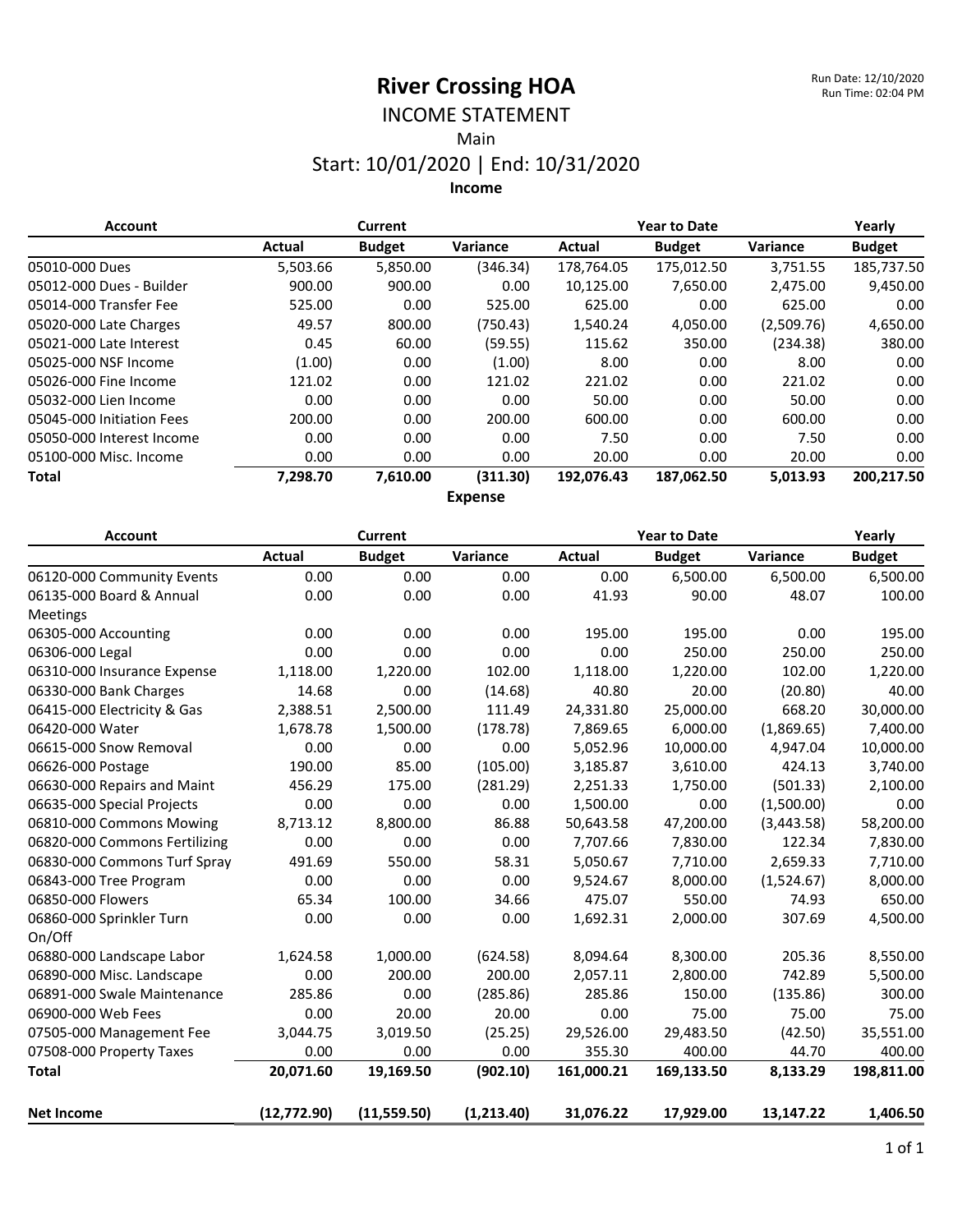#### INCOME STATEMENT Orchard Place Start: 10/01/2020 | End: 10/31/2020 **Income**

**Account Current Year to Date Yearly Actual Budget Variance Actual Budget Variance Budget** 05010-200 Dues -OP 3,734.00 2,850.00 884.00 31,145.54 28,500.00 2,645.54 34,200.00 **Total 3,734.00 2,850.00 884.00 31,145.54 28,500.00 2,645.54 34,200.00 Expense**

| <b>Account</b>                           |          | <b>Current</b> |          |           | <b>Year to Date</b> |             | Yearly        |
|------------------------------------------|----------|----------------|----------|-----------|---------------------|-------------|---------------|
|                                          | Actual   | <b>Budget</b>  | Variance | Actual    | <b>Budget</b>       | Variance    | <b>Budget</b> |
| 06615-200 Snow Removal - OP              | 0.00     | 0.00           | 0.00     | 6,664.68  | 4,500.00            | (2, 164.68) | 4,500.00      |
| 06812-200 Homes Mowing - OP              | 2,156.24 | 1,958.00       | (198.24) | 12,398.38 | 13,860.00           | 1,461.62    | 15,870.00     |
| 06822-200 Homes Fertilizing -<br>OP.     | 0.00     | 0.00           | 0.00     | 1,666.17  | 1,650.00            | (16.17)     | 1,650.00      |
| 06832-200 Homes Turf Spraying<br>$-OP$   | 57.17    | 600.00         | 542.83   | 449.21    | 964.00              | 514.79      | 964.00        |
| 06843-200 Tree Program - OP              | 0.00     | 0.00           | 0.00     | 874.74    | 848.00              | (26.74)     | 848.00        |
| 06860-200 Sprinkler Turn<br>On/Off-OP    | 0.00     | 0.00           | 0.00     | 294.03    | 292.00              | (2.03)      | 1,030.00      |
| 06880-200 Landscape Labor -<br><b>OP</b> | 228.68   | 250.00         | 21.32    | 1,086.24  | 1,375.00            | 288.76      | 1,525.00      |
| 06890-200 Misc. Landscape - OP           | 0.00     | 350.00         | 350.00   | 2,744.28  | 3,100.00            | 355.72      | 5,046.00      |
| 07505-200 Management Fee -<br>OP.        | 240.00   | 240.00         | 0.00     | 2,400.00  | 2,400.00            | 0.00        | 2,880.00      |
| <b>Total</b>                             | 2,682.09 | 3,398.00       | 715.91   | 28,577.73 | 28,989.00           | 411.27      | 34,313.00     |
| <b>Net Income</b>                        | 1,051.91 | (548.00)       | 1,599.91 | 2,567.81  | (489.00)            | 3,056.81    | (113.00)      |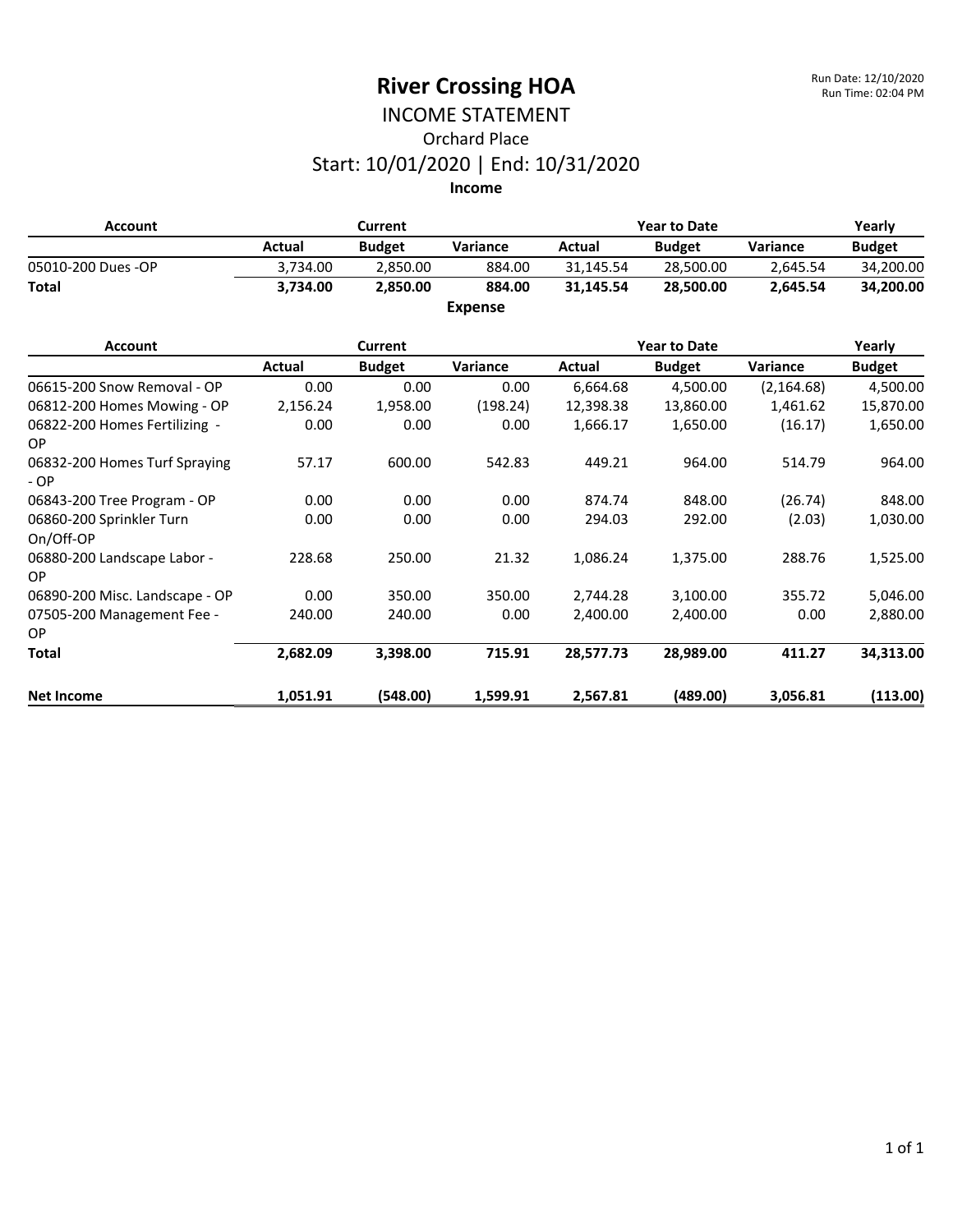### INCOME STATEMENT Sahale Start: 10/01/2020 | End: 10/31/2020

**Income**

| <b>Account</b>                             |               | <b>Current</b> |                |               | <b>Year to Date</b> |           | Yearly        |
|--------------------------------------------|---------------|----------------|----------------|---------------|---------------------|-----------|---------------|
|                                            | <b>Actual</b> | <b>Budget</b>  | Variance       | <b>Actual</b> | <b>Budget</b>       | Variance  | <b>Budget</b> |
| 05010-100 Dues - ST                        | 4,422.99      | 4,707.50       | (284.51)       | 49,271.75     | 45,875.00           | 3,396.75  | 55,290.00     |
| 05012-100 Dues - Builder -ST               | 0.00          | 0.00           | 0.00           | 2,100.00      | 2,100.00            | 0.00      | 2,100.00      |
| <b>Total</b>                               | 4,422.99      | 4,707.50       | (284.51)       | 51,371.75     | 47,975.00           | 3,396.75  | 57,390.00     |
|                                            |               |                | <b>Expense</b> |               |                     |           |               |
| <b>Account</b>                             |               | <b>Current</b> |                |               | <b>Year to Date</b> |           | Yearly        |
|                                            | <b>Actual</b> | <b>Budget</b>  | Variance       | Actual        | <b>Budget</b>       | Variance  | <b>Budget</b> |
| 06415-100 Electricity & Gas - ST           | 181.62        | 185.00         | 3.38           | 1,816.58      | 1,850.00            | 33.42     | 2,220.00      |
| 06420-100 Water - ST                       | 398.38        | 500.00         | 101.62         | 2,100.95      | 2,610.00            | 509.05    | 3,090.00      |
| 06615-100 Snow Removal - ST                | 0.00          | 0.00           | 0.00           | 5,363.34      | 7,500.00            | 2,136.66  | 7,500.00      |
| 06630-100 Repairs and Maint -<br>ST        | 0.00          | 25.00          | 25.00          | 54.45         | 225.00              | 170.55    | 250.00        |
| 06810-100 Commons Mowing -<br><b>ST</b>    | 1,417.88      | 1,968.00       | 550.12         | 8,152.81      | 12,300.00           | 4,147.19  | 14,276.00     |
| 06820-100 Commons Fertilizing<br>$-ST$     | 0.00          | 0.00           | 0.00           | 1,320.69      | 1,360.00            | 39.31     | 1,360.00      |
| 06830-100 Commons Turf Spray<br>-ST        | 80.04         | 100.00         | 19.96          | 460.23        | 1,220.00            | 759.77    | 1,220.00      |
| 06843-100 Tree Program - ST                | 0.00          | 0.00           | 0.00           | 1,491.39      | 1,700.00            | 208.61    | 1,700.00      |
| 06860-100 Sprinkler Turn<br>On/Off-ST      | 0.00          | 0.00           | 0.00           | 553.21        | 500.00              | (53.21)   | 1,500.00      |
| 06880-100 Landscape Labor - ST             | 880.62        | 350.00         | (530.62)       | 2,609.37      | 2,350.00            | (259.37)  | 2,550.00      |
| 06890-100 Misc. Landscape - ST             | 59.90         | 0.00           | (59.90)        | 1,544.48      | 2,500.00            | 955.52    | 8,000.00      |
| 06891-100 Swale Maintenance -<br><b>ST</b> | 0.00          | 0.00           | 0.00           | 0.00          | 0.00                | 0.00      | 55.00         |
| 07505-100 Management Fee -<br><b>ST</b>    | 708.00        | 708.00         | 0.00           | 6,828.00      | 6,816.00            | (12.00)   | 8,232.00      |
| <b>Total</b>                               | 3,726.44      | 3,836.00       | 109.56         | 32,295.50     | 40,931.00           | 8,635.50  | 51,953.00     |
| <b>Net Income</b>                          | 696.55        | 871.50         | (174.95)       | 19,076.25     | 7,044.00            | 12,032.25 | 5,437.00      |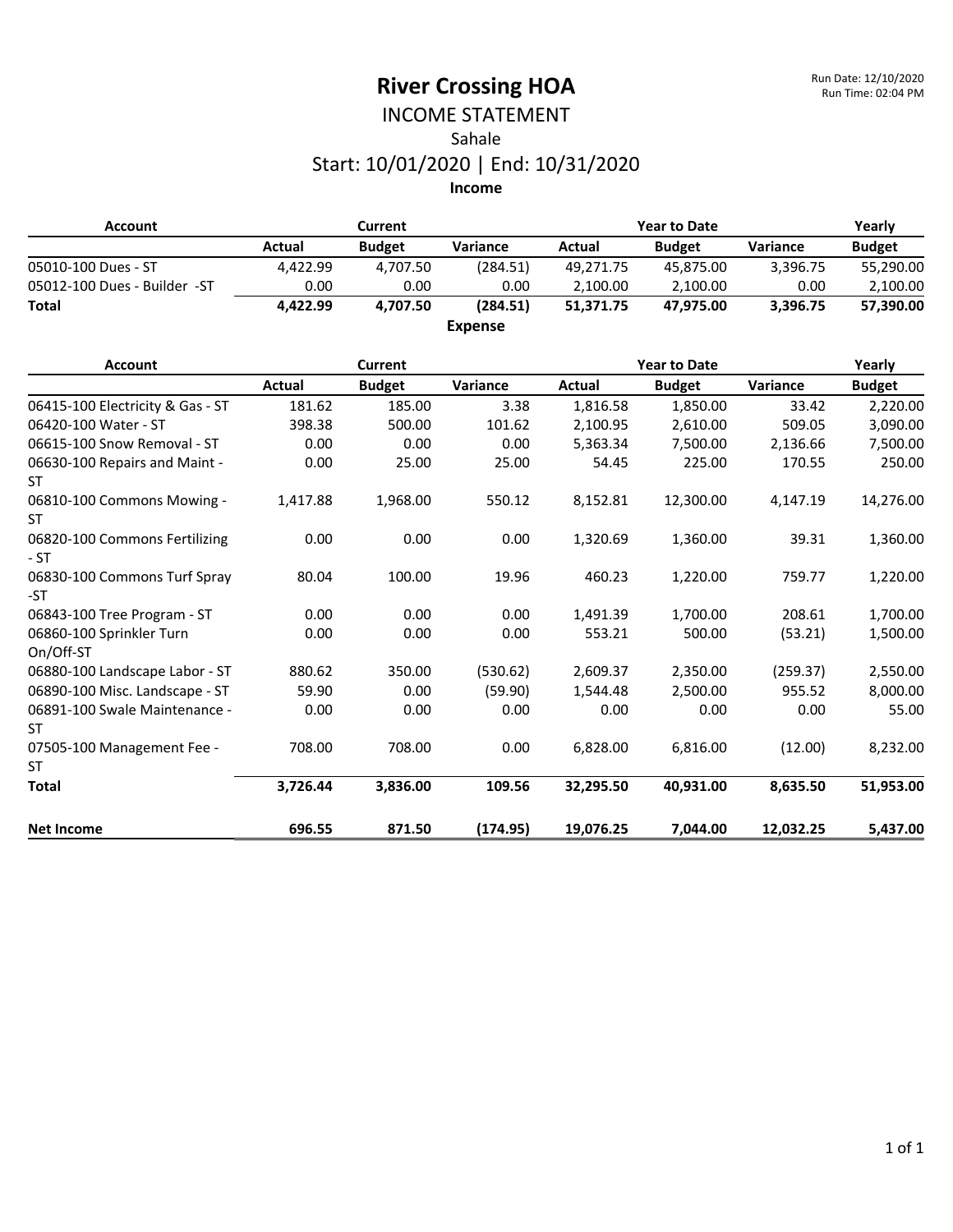#### INCOME STATEMENT Trailhead Townhomes

#### Start: 10/01/2020 | End: 10/31/2020

**Income**

| <b>Account</b>                        |          | <b>Current</b> |                 |           | <b>Year to Date</b> |          | Yearly<br><b>Budget</b><br>21,600.00<br>21,600.00 |  |
|---------------------------------------|----------|----------------|-----------------|-----------|---------------------|----------|---------------------------------------------------|--|
|                                       | Actual   | <b>Budget</b>  | Variance        | Actual    | <b>Budget</b>       | Variance |                                                   |  |
| 05010-300 Dues - TT                   | 1,542.00 | 1,800.00       | (258.00)        | 17,953.00 | 18,000.00           | (47.00)  |                                                   |  |
| <b>Total</b>                          | 1,542.00 | 1,800.00       | (258.00)        | 17,953.00 | 18,000.00           | (47.00)  |                                                   |  |
|                                       |          |                | <b>Expense</b>  |           |                     |          |                                                   |  |
| <b>Account</b>                        |          | Current        |                 |           | <b>Year to Date</b> |          | Yearly                                            |  |
|                                       | Actual   | <b>Budget</b>  | <b>Variance</b> | Actual    | <b>Budget</b>       | Variance | <b>Budget</b>                                     |  |
| 06415-300 Electricity & Gas - TT      | 42.21    | 46.00          | 3.79            | 413.84    | 460.00              | 46.16    | 552.00                                            |  |
| 06420-300 Water - TT                  | 71.10    | 100.00         | 28.90           | 440.86    | 650.00              | 209.14   | 800.00                                            |  |
| 06615-300 Snow Removal - TT           | 0.00     | 0.00           | 0.00            | 2,286.90  | 3,000.00            | 713.10   | 3,000.00                                          |  |
| 06810-300 Commons Mowing -<br>TT.     | 906.04   | 908.00         | 1.96            | 5,447.04  | 5,902.00            | 454.96   | 6,810.00                                          |  |
| 06820-300 Commons Fertilizing<br>- TT | 0.00     | 0.00           | 0.00            | 457.38    | 687.00              | 229.62   | 687.00                                            |  |
| 06830-300 Commons Turf<br>Spray-TT    | 0.00     | 0.00           | 0.00            | 343.04    | 345.00              | 1.96     | 345.00                                            |  |

06843-300 Tree Program - TT  $0.00$  0.00 0.00 0.00 799.05 630.00 (169.05) 630.00

06880-300 Landscape Labor - TT 241.86 275.00 33.14 1,465.85 1,225.00 (240.85) 1,325.00 06890-300 Misc. Landscape - TT  $0.00$  0.00 0.00 0.00 640.33 1,353.00 712.67 2,413.00

**Total 1,477.21 1,545.00 67.79 14,778.27 16,737.00 1,958.73 19,781.00**

**Net Income 64.79 255.00 (190.21) 3,174.73 1,263.00 1,911.73 1,819.00**

0.00 0.00 0.00 323.98 325.00 1.02 627.00

216.00 216.00 0.00 2,160.00 2,160.00 0.00 2,592.00

06860-300 Sprinkler Turn

07505-300 Management Fee -

On/Off-TT

TT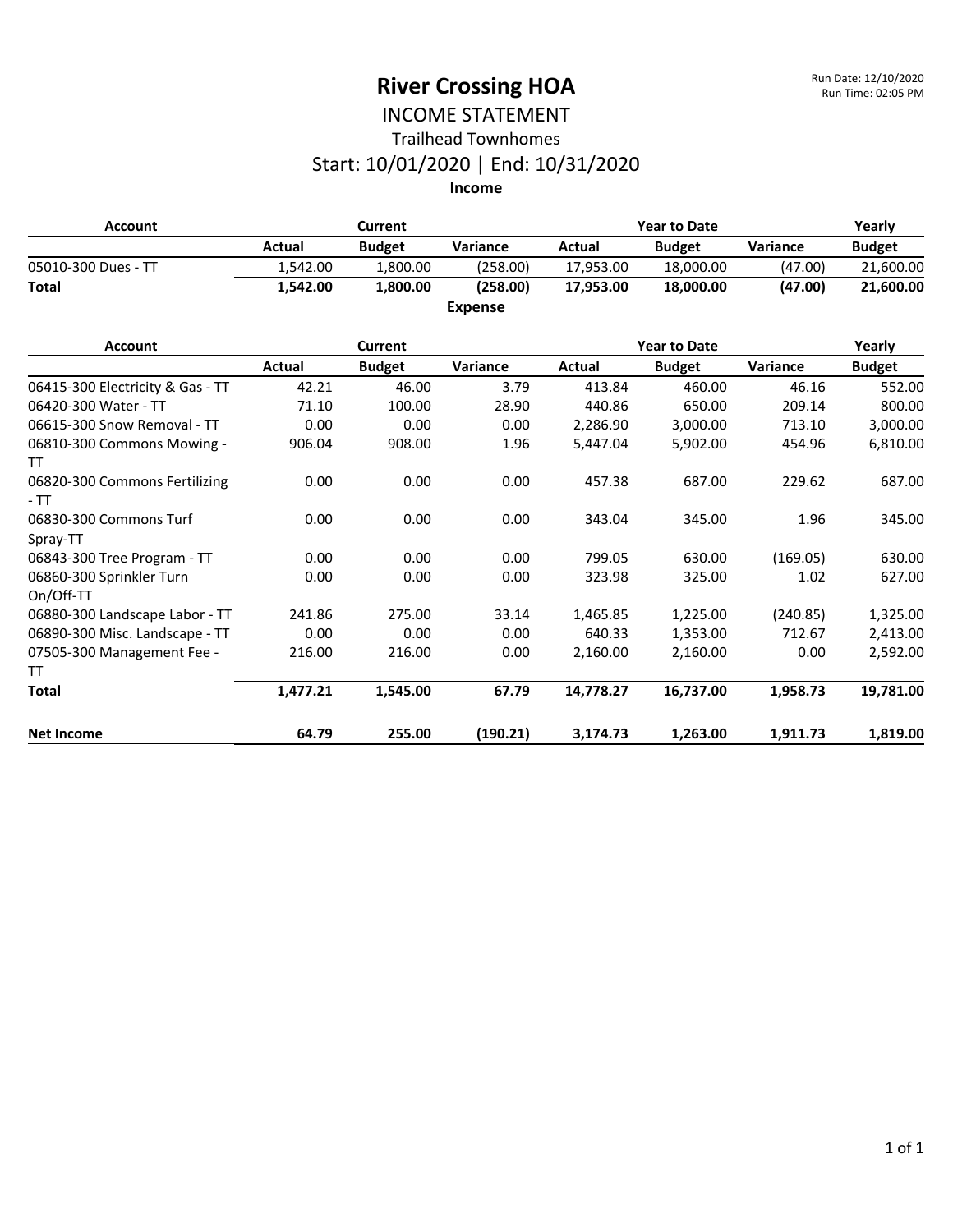#### INCOME STATEMENT East Townhome Cottages

### Start: 10/01/2020 | End: 10/31/2020

#### **Income**

| <b>Account</b>                            |          | Current        |                |          | <b>Year to Date</b> |                 | Yearly        |
|-------------------------------------------|----------|----------------|----------------|----------|---------------------|-----------------|---------------|
|                                           | Actual   | <b>Budget</b>  | Variance       | Actual   | <b>Budget</b>       | <b>Variance</b> | <b>Budget</b> |
| 05010-400 Dues - RETC                     | 1,625.00 | 0.00           | 1,625.00       | 5,875.00 | 0.00                | 5,875.00        | 0.00          |
| 05012-400 Dues - Builder - RETC           | 900.00   | 0.00           | 900.00         | 3,600.00 | 0.00                | 3,600.00        | 0.00          |
| <b>Total</b>                              | 2,525.00 | 0.00           | 2,525.00       | 9,475.00 | 0.00                | 9,475.00        | 0.00          |
|                                           |          |                | <b>Expense</b> |          |                     |                 |               |
| <b>Account</b>                            |          | <b>Current</b> |                |          | <b>Year to Date</b> |                 | Yearly        |
|                                           | Actual   | <b>Budget</b>  | Variance       | Actual   | <b>Budget</b>       | <b>Variance</b> | <b>Budget</b> |
| 06810-400 Homes Mowing -<br><b>RETC</b>   | 834.18   | 0.00           | (834.18)       | 2,462.30 | 0.00                | (2,462.30)      | 0.00          |
| 07505-400 Management Fee -<br><b>RETC</b> | 48.00    | 0.00           | (48.00)        | 132.00   | 0.00                | (132.00)        | 0.00          |
| Total                                     | 882.18   | 0.00           | (882.18)       | 2,594.30 | 0.00                | (2,594.30)      | 0.00          |
| Net Income                                | 1,642.82 | 0.00           | 1,642.82       | 6,880.70 | 0.00                | 6,880.70        | 0.00          |